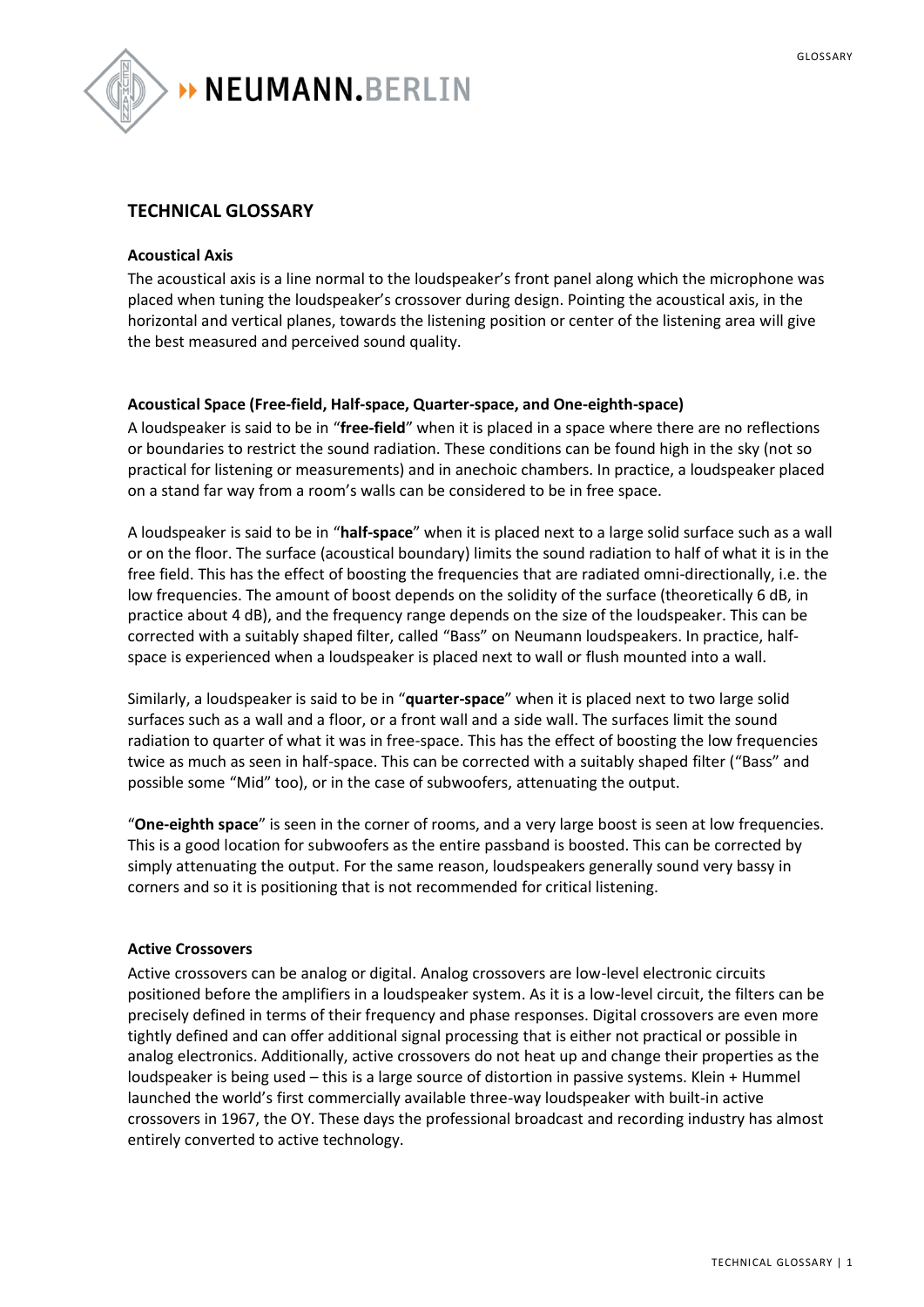

#### **Analog and Digital Signals**

**Analog** is a continuous-time representation of a signal that is represented using an electrical voltage or an acoustical pressure. An analog input is required for analog signals. The electrical interface can be balanced or unbalanced. Balanced interfaces can be electronic or transformer based. There is a maximum input level beyond which clipping will occur. Various connectors are in use, for example RCA, Jack, and XLR.

**Digital** is a discrete-time representation of a signal that is expressed using numerical values. A digital input is required for digital signals. The input interface has parameters that must be appropriate for the signal: format, bit-depth, and sample rate. For example: AES3, 24-bit, 192 kHz. A practical example is, if the digital signal is always 48 kHz, as broadcasters always use, then a 48 kHz interface is sufficient. Various connectors are in use, for example RCA, BNC, and XLR.

# **Analog and DSP Loudspeakers**

**Analog** loudspeakers have an analog crossover made using discrete components such as op-amps, resistors, and capacitors. The input to an analog loudspeaker can be analog or digital. Digital signals are immediately converted to analog using a digital-to-analog converter (DAC).

**DSP** loudspeakers have a crossover made using a digital signal processor and firmware. The input to a digital loudspeaker can be analog or digital. Analog signals are immediately converted to digital using an analog-to-digital converter (ADC). Digital signals can remain in their native sample rate and the internal filter coefficients changed to suit that sample rate. One coefficient set required for each sample rate so this is not very practical for all the sample rates now in use. These days a sample rate converter (SRC) is used to convert the digital input signal to a fixed internal sample rate. Additional hardware is required for this but the internal DSP implementation is much easier as only one set of coefficients is required. In the past, sample rate converters were not of sufficient quality to be used in high quality loudspeakers, but now they are.

#### **Bass Management**

Bass management moves the low-frequency portion of a signal to a loudspeaker other than the one normally used to reproduce that channel. For example the bass of the center channel is reproduced by a subwoofer. This reduces the work that the center loudspeaker is required to do thereby allowing a smaller loudspeaker to be used or for the same sized loudspeaker to play with reduced distortion or at a higher level. Additionally, the LFE-channel is routed to subwoofers and/or loudspeakers that have the capacity to reproduce this high-level low-frequency signal. Finally, greater flexibility is available when positioning the source of the low-frequency energy in the room which can result in a better sound quality.

#### **Decibels (dB)**

The human auditory system is a logarithmic device, so the numbers used to describe audio perception can easily become quite small or large and thus tricky to handle. Converting these logarithmic-spaced numbers to a linear scale is more convenient to work with and read. Decibels have no dimensions as it is the ratio of two values having the same dimensions. The classical Bel calculation gives values that are quite small for practical purposes, so a factor of 10 is used to give decibels.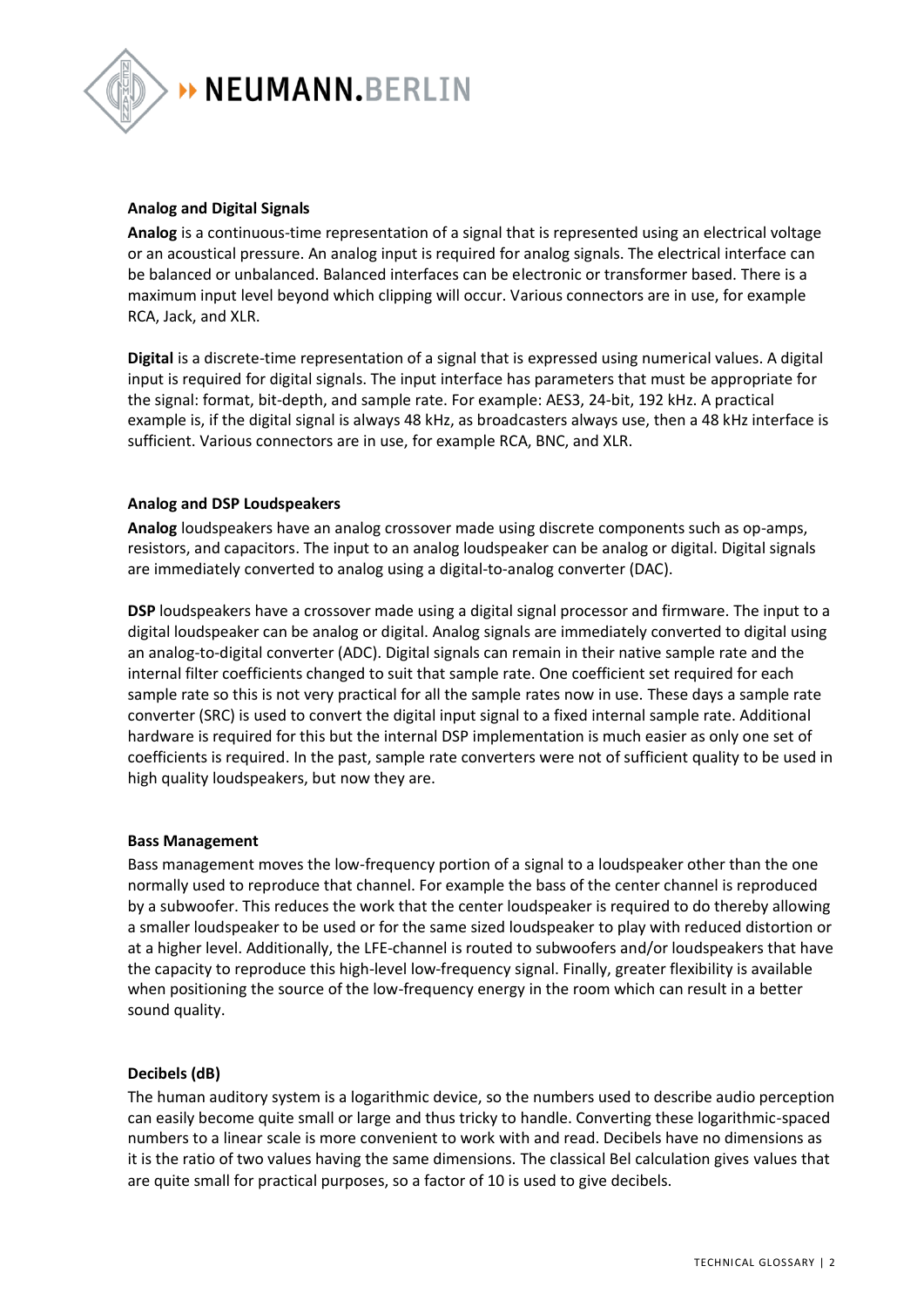

 $W = 10 log_{10} (P/P_{ref})$  dBW where  $P_{ref} = 1$  Watt

Some simplified examples: An amplifier of 100 W can be expressed as 20 dBW. If a loudspeaker driver has a sensitivity of 90 dB/W/m, the maximum output with a 100 W amplifier would be 90 + 20 = 110 dB SPL. If the listening position is at a distance of 4 m, the maximum SPL would be 110 – 12 = 98 dB SPL as sound pressure halves with each doubling of distance.

An additional factor of 2 is used when the ratio values are pressure or voltage, rather than energy or power.

> SPL= 20  $log_{10}$  (p/p<sub>ref</sub>) dB SPL where  $p_{ref} = 2x10^{-5}$  Pascals

Some simplified examples: A sound pressure of 2x10<sup>-5</sup> Pa, which is the threshold of hearing and used as a reference level, is easier to express as 0 dB SPL. Then 1 Pa is 94 dB SPL and 130 dB, which is the threshold of pain, is 64 Pa. If two loudspeakers are playing at 94 dB SPL, the total level would be 100 dB SPL.

# **Frequency Response Limits**

There are a number of ways to describe the low and high cut-off frequencies of a loudspeaker:

The −**3 dB** points are defined as the frequencies where the frequency response is 3 dB lower than the average level of the pass band of the loudspeaker. These are the most often quoted values and are easily comparable from one loudspeaker to another, even models from different manufacturers. An example is  $30 - 24k$  Hz  $\pm 3$  dB.

The **passband** points are defined as the frequencies where the low frequency response passes through the lower pass band tolerance level. This value defines the lowest frequency where the loudspeaker reproduces audio with the same accuracy as the rest of the response. It is not useful for comparing different loudspeakers unless they have the same passband tolerance. If the passband tolerance is less than ±3 dB, the specified frequencies will be inside the ±3 dB point frequencies. An example for the same loudspeaker specified above is 32 – 20k Hz ±2 dB.

The **useable operating frequency range** is defined by the two frequencies that are 10 dB lower than the average level of the pass band of the loudspeaker. Whilst this may seem to be a very wide tolerance, it is a frequency range of an unequalized loudspeaker that can be corrected using equalization. This specification is commonly seen in loudspeakers for use in installations and live sound. An example is  $58 - 22k$  Hz for a loudspeaker that has a  $\pm 3$  dB frequency response of 90 – 19k Hz.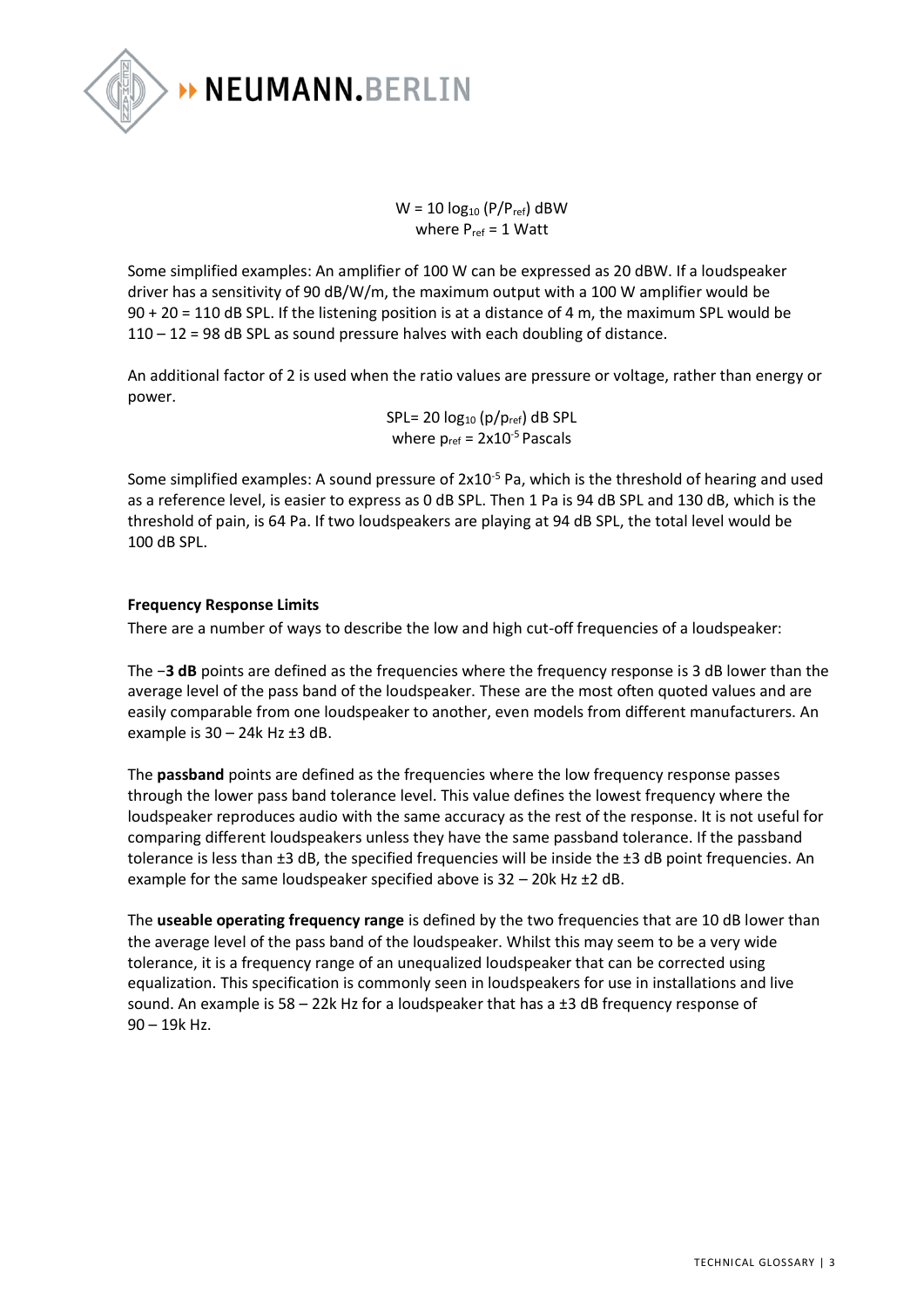

# **Level Weighting (Lin, A, B, C, D, Z)**

A measurement of sound pressure level can either be performed at particular frequencies or as a wide band summation over a defined frequency range, say 100 – 6k Hz. The ear is not equally sensitive at all frequencies and so an emulation of this is required to get an idea of the level of a sound. Additionally, the shape of the ear's sensitivity changes depending on the level of the sound: it becomes flatter at higher levels. The frequency shapes (weightings) are defined in IEC 61672:2003. The different weightings were designed to be used for different sound levels but laziness has meant that only the A and C -weightings are typically used, thus creating a ubiquity.

**"Linear"** or "**Lin**" is used for peak SPL measurements. Sometimes LP and/or HP filters are inserted. "**A**" is used for measuring sounds with a low SPL (40 phon). The low frequencies are heavily attenuated and the high frequencies are moderately attenuated.

"**B**" is used for measuring sounds with a medium SPL (70 phon). It is not used very often. "**C**" is used for measuring sounds with a high SPL (100 phon). It has a gently rolling off low and high frequency response.

"**D**" and "E" are used for measuring sounds with a very high SPL, like aircraft noise.

"**Z**" or "**Zero**" is used for peak SPL measurements. LP and/or HP filters are not allowed.

Other weightings exist for special purposes like measuring infrasound.

Additionally, time-domain averaging is used: slow (1 s), fast (1/8 s), and integrate. "Slow" is typically used for tuning sound systems as the display changes relatively slowly thereby allowing time to take a reading of a rapidly time-varying signal such as music. "Fast" and "Integrate" are used by consultants for noise assessments.

To measure a sound system, "C-weighting" and "Slow" is generally used.



Level Weighting Filters